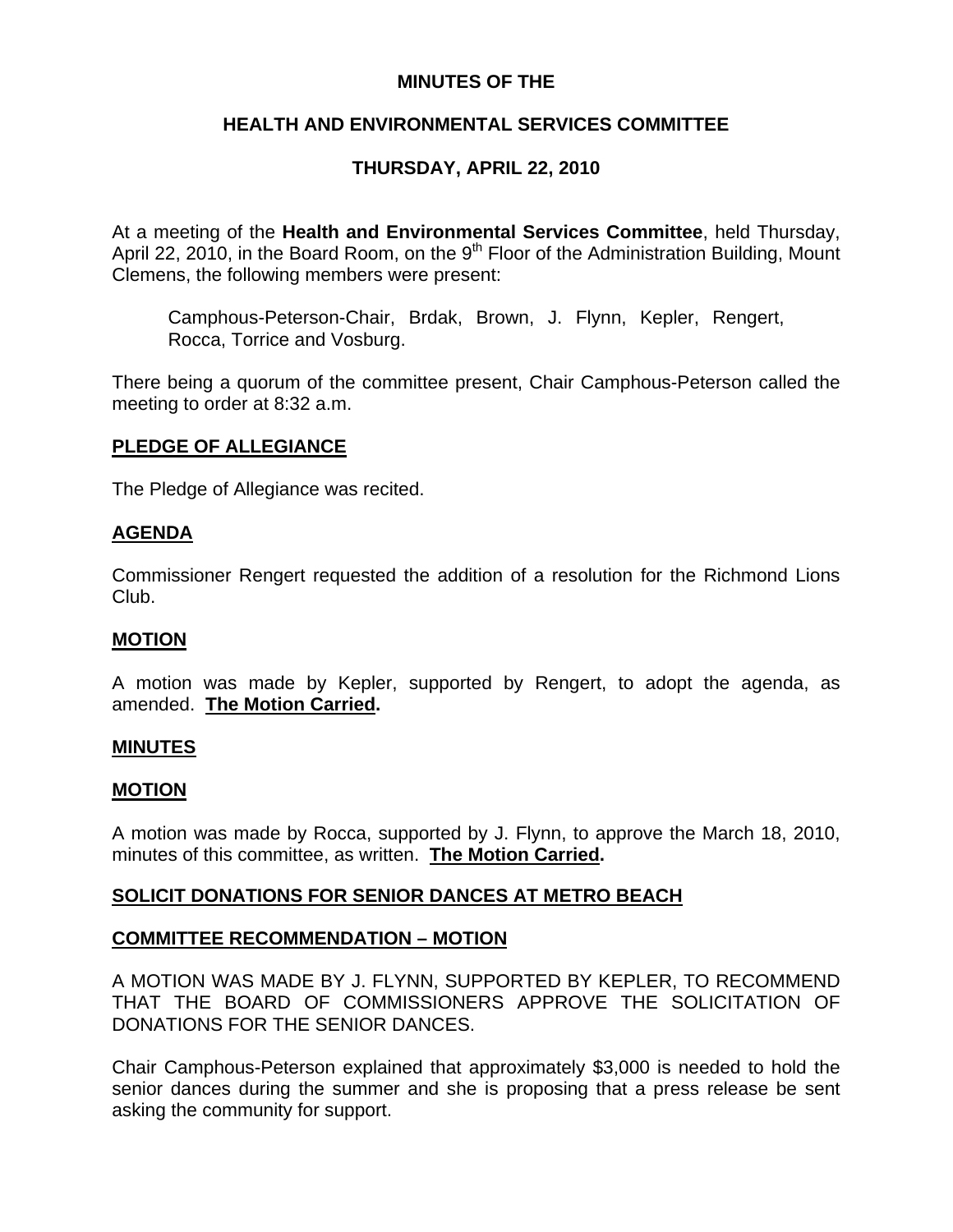The following commissioners spoke: Vosburg, Rocca, Kepler and J. Flynn.

Chair Camphous-Peterson called for a vote on the motion and **THE MOTION CARRIED.** 

## **CONTINUE AGREEMENT WITH TURNING POINT, INC. FOR SANE PROGRAM**

### **MOTION**

A motion was made by J. Flynn, supported by Rocca, to continue the agreement in the amount of \$30,000 with Turning Point, Inc. for the Sexual Assault Nurse Examiner (SANE) Program and refer this to the Budget Committee.

Sue Coats, Executive Director, and Renae Diegel, Program Administrator, were present and provided highlights of the program.

Chair Camphous-Peterson called for a vote on the motion and **The Motion Carried.** 

# **PROSECUTOR'S ENVIRONMENTAL UNIT REPORT FOR MARCH**

#### **MOTION**

A motion was made by Brown, supported by Rocca, to receive and file the status report on the Prosecutor's Environmental Unit for March, as submitted by Luanne Laemmerman. **The Motion Carried.** 

## **REPORT FROM WATER QUALITY BOARD**

#### **MOTION**

A motion was made by Rengert, supported by Vosburg, to receive and file a report of the Macomb County Water Quality Board outlining their April 13<sup>th</sup> meeting.

The following commissioners spoke: Vosburg, Brown and Brdak.

Chair Camphous-Peterson called for a vote on the motion and **The Motion Carried.** 

# **S.W.I.M. TEAM REPORT FOR FEBRUARY**

## **MOTION**

A motion was made by Rocca, supported by Vosburg, to receive and file the S.W.I.M. Team Report for February. **The Motion Carried.**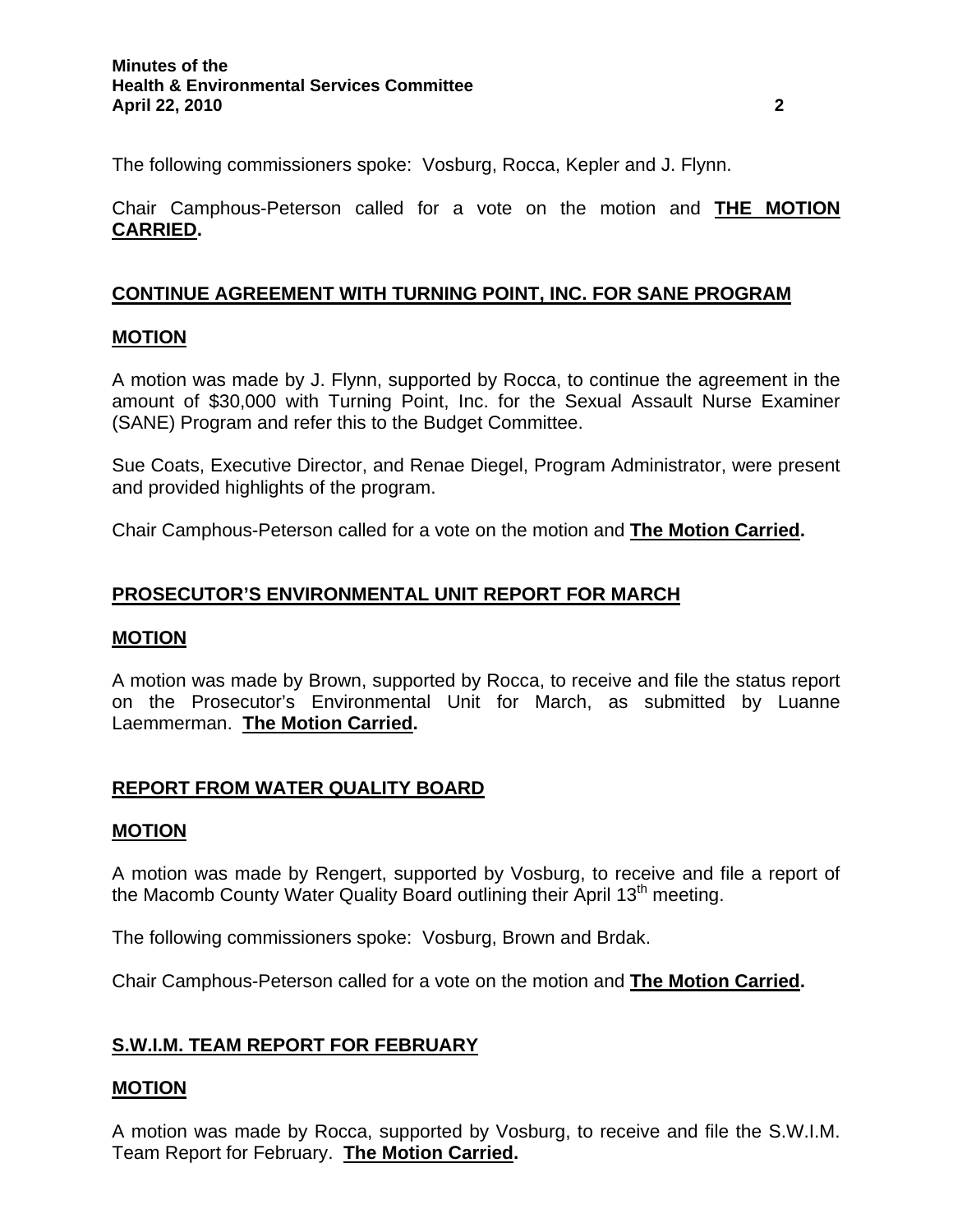#### **COMMITTEE RECOMMENDATION – MOTION**

A MOTION WAS MADE BY J. FLYNN, SUPPORTED BY VOSBURG, TO RECOMMEND THAT THE BOARD OF COMMISSIONERS AUTHORIZE THE HEALTH DEPARTMENT TO APPLY FOR A MICHIGAN DEPARTMENT OF NATURAL RESOURCES AND ENVIRONMENT (M.D.N.R.E.) GRANT IN THE AMOUNT OF \$120,000 TO CONTINUE OPERATION OF THE LAKE HURON TO LAKE ERIE CORRIDOR REAL-TIME DRINKING WATER MONITORING NETWORK. **THE MOTION CARRIED.** 

## **AUTHORIZE HEALTH DEPARTMENT TO PROVIDE A BID ON A CONSUMER PRODUCT SAFETY DIVISION CONTRACT TO PERFORM POOL INSPECTIONS**

### **COMMITTEE RECOMMENDATION – MOTION**

A MOTION WAS MADE BY J. FLYNN, SUPPORTED BY VOSBURG, TO RECOMMEND THAT THE BOARD OF COMMISSIONERS AUTHORIZE THE HEALTH DEPARTMENT TO PROVIDE A BID OF \$46,725 ON A CONSUMER PRODUCT SAFETY DIVISION CONTRACT TO PERFORM POOL INSPECTIONS IN MACOMB COUNTY IN ACCORDANCE WITH THE VIRGINIA GRAEME BAKER POOL AND SPA SAFETY ACT PUBLIC LAW NO. 110-140. **THE MOTION CARRIED.** 

## **APPROVE HEALTH DEPARTMENT'S 2010-11 FLU PROGRAM PLAN**

#### **COMMITTEE RECOMMENDATION – MOTION**

A MOTION WAS MADE BY ROCCA, SUPPORTED BY RENGERT, TO RECOMMEND THAT THE BOARD OF COMMISSIONERS APPROVE THE HEALTH DEPARTMENT'S 2010-11 FLU PROGRAM PLAN.

The following commissioner spoke: J. Flynn.

Chair Camphous-Peterson called for a vote on the motion and **THE MOTION CARRIED.** 

**INFORMATION FROM HEALTH DEPARTMENT ON PLAN TO IMPLEMENT RELEVANT PORTIONS OF PUBLIC ACT 188 OF 2009, THE "DR. RON DAVIS SMOKE-FREE AIR LAW"**

## **MOTION**

A motion was made by Rocca, supported by Rengert, to receive and file the information from the Health Department on their plan to implement relevant portions of Public Act